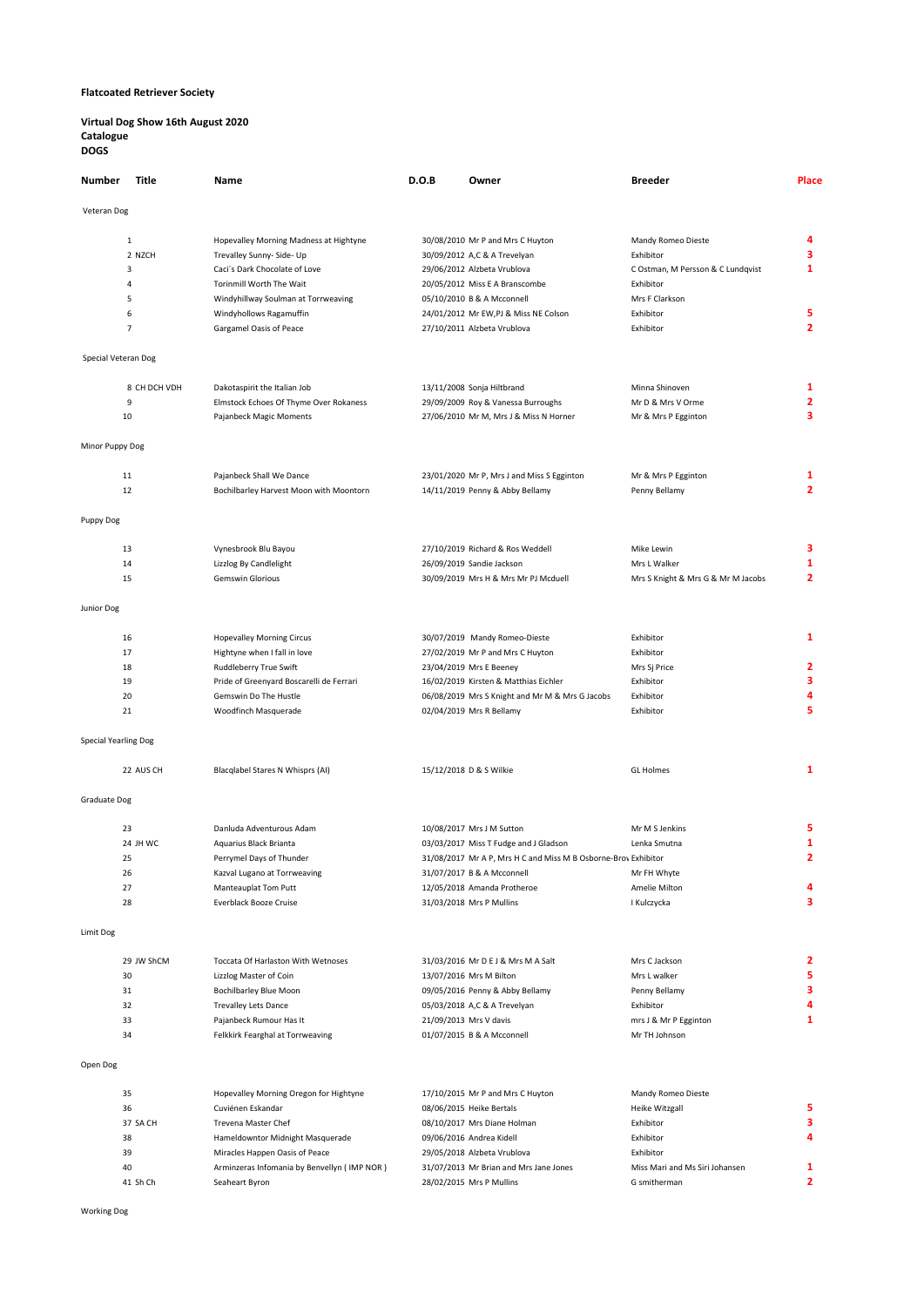| 42 KCWGC SGWC | Casblaidd Island in the Sky | Exhibitor<br>14/05/2017 Chris and Caroline Hewison   | 1        |
|---------------|-----------------------------|------------------------------------------------------|----------|
|               |                             | <b>Best Dog &amp; BOS</b><br><b>Reserve Best Dog</b> | 24<br>40 |
|               |                             | <b>Best Puppy Dog</b>                                | 11       |
|               |                             | <b>Best Veteran Dog &amp; BVIS</b>                   | 3        |
|               |                             |                                                      |          |

## **BITCHES**

| Number                | Title              | Name                                                | D.O.B              | Owner                                           | <b>Breeder</b>                        | Place               |
|-----------------------|--------------------|-----------------------------------------------------|--------------------|-------------------------------------------------|---------------------------------------|---------------------|
| Veteran Bitch         |                    |                                                     |                    |                                                 |                                       |                     |
|                       |                    |                                                     |                    |                                                 |                                       |                     |
|                       | 43 INT SH CH       | Mandaral In It To Win It                            |                    | 28/04/2013 Andrea Kidell                        | Gillian Jeffries                      | 4                   |
|                       | 44                 | Luss Kiss in the dark                               |                    | 22/03/2011 Mrs R Richards                       | Mrs P williams                        | 1                   |
|                       | 45 NZCH            | Trevalley Sun-is-shining at Arangold                |                    | 30/09/2012 A&C Trevelyan, A Trevelyan & M Hean  | Exhibitor                             | 2                   |
|                       | 46                 | Madealea Magic Tricks                               |                    | 25/07/2013 Amelie Milton                        | Marlene Dixon                         | 3                   |
|                       | 47 GerCh           | Seaheart Arabella                                   |                    | 03/01/2013 K & J Jebsen, A Schmidt              | G Smitherman                          | 5                   |
| Special Veteran Bitch |                    |                                                     |                    |                                                 |                                       |                     |
|                       |                    |                                                     |                    |                                                 |                                       |                     |
|                       | 48                 | Pajanbeck Welcum to my world at Annbecks            |                    | 27/06/2010 Anne Barnett                         | Mr & Mrs Egginton                     | 4                   |
|                       | 49 VDH VCh.        | Midnight Lovers Daydream                            |                    | 09/08/2009 Anne Bauschmann                      | Simone Pancherz                       |                     |
|                       | 50 CH              | Champion Gingercreek Daily Daiquiri                 |                    | 27/01/2007 Doris Bratschi                       | Gabriela Hilber                       |                     |
|                       | 51                 | Eskwinds Driving Miss Daisy to Windyhollows         |                    | 17/01/2010 EW & Mrs Pj & N Colson               | K & S Rees                            | $\mathbf{1}$        |
|                       | 52 JW              | Bochilbarley Xanthes Star                           |                    | 24/12/2008 Penny Bellamy                        | Exhibitor                             |                     |
|                       | 53                 | <b>Taranbeck Sorrel Timeless</b>                    |                    | 27/10/2008 Mrs Shirley Oxford                   | Exhibitor                             | 3                   |
|                       | 54 Can GCh / Am Ch | Bramatha Under Pressure CD WC RE                    |                    | 09/01/2010 Elizabeth Saunders and Andrew Hurly  | Sarah Whittaker                       |                     |
|                       | 55 Can GCh         | <b>Blazingstar Puffin RN</b>                        |                    | 07/07/2010 Elizabeth Saunders and Andrew Hurly  | Exhibitor                             | 2                   |
|                       | 56                 | Ever So Clever of Dreamlikestars                    |                    | 05/04/2010 Sonjia Hiltbrand                     | Cornelio Corno                        | 5                   |
| Minor Puppy Bitch     |                    |                                                     |                    |                                                 |                                       |                     |
|                       | 57                 | Bochilbarley Pumpkin Spice with Moontorn            |                    | 14/11/2019 Penny & Abby Bellamy                 | Penny Bellamy                         | з                   |
|                       | 58                 | Blakanis Shine on Through                           |                    | 01/12/2019 Jan Grayson                          | Jan Grayson                           | $\mathbf{1}$        |
|                       | 59                 |                                                     |                    |                                                 | Anne and Ian macdonald                | 4                   |
|                       |                    | Skyloch Final Say<br>Flatcharm Bianca Del rio       |                    | 23/01/2020 Anne and lan macdonald               | Exhibitor                             | $\overline{2}$      |
|                       | 60                 |                                                     |                    | 11/12/2019 Miss K Holland                       |                                       |                     |
| Puppy Bitch           |                    |                                                     |                    |                                                 |                                       |                     |
|                       | 61                 | Gemswin Dressed For Success                         |                    | 30/09/2019 Mrs S Knight and Mr M & Mrs G Jacobs | Exhibitor                             | з                   |
|                       | 62                 | Lusac Xpress Yourself At Dymexe                     |                    | 05/11/2019 Mrs DI Moxey                         | Sue May                               | $\overline{2}$      |
|                       | 63                 | <b>Fliquetbay Rozelands</b>                         |                    | 10/11/2019 Sandra & Alex Cook                   | Exhibitor                             | 4                   |
|                       | 64                 | Levliann Party Wrecker'                             |                    | 07/12/2019 Laura Varty- Lindsay                 | Exhibitor                             | $\mathbf{1}$        |
| Junior Bitch          |                    |                                                     |                    |                                                 |                                       |                     |
|                       |                    |                                                     |                    |                                                 |                                       |                     |
|                       | 65                 | Hightyne Ramblin Rose                               |                    | 22/02/2019 Mr & Mrs P Huyton                    | Exhibitor                             | 1                   |
|                       | 66                 | Hopevalley Morning Shine Over Wychwizard            |                    | 30/07/2019 Mrs CA & A Leavy                     | Mandy Romeo Dieste                    | 5                   |
|                       | 67                 | Steelriver Echo Beach At Annbecks                   |                    | 28/02/2019 Anne Barnett                         | Sandra Stevenson                      | 2                   |
|                       | 68                 | Levelmoor 'Allo 'Allo Avec Rokaness                 |                    | 11/03/2019 Roy & Vanessa Burroughs              | Mr D E J Salt                         | 4                   |
|                       | 69                 | Hopevalley Morning River through Kimberfield        |                    | 30/07/2019 Mr & Mrs Richards                    | Mandy Romeo Dieste                    | 3                   |
|                       | 70                 | Levelmoor Acorn Antiques Via Wetnoses               |                    | 11/03/2019 Mr D E J & Mrs M A Salt              | Mr D E J Salt                         |                     |
|                       | 71                 | Levelmoor Blackadder                                |                    | 11/03/2019 Mr D E J & Mrs M A Salt              | Mr D E J Salt                         |                     |
|                       | 72                 | Caci's Born to be Miss Universe                     |                    | 03/03/2019 Mrs Ruth Stevenson                   | Ms C ostman                           |                     |
| <b>Yearling Bitch</b> |                    |                                                     |                    |                                                 |                                       |                     |
|                       |                    |                                                     |                    |                                                 |                                       |                     |
|                       | 73 JW              | Wistaston Lucky Choice of Ardmhor JW                |                    | 01/12/2018 Miss I Gilchrist & Miss G Smitherman | Glenis Williams<br>Annette Bauschmann | 1<br>$\overline{2}$ |
|                       | 74                 | Fuzzy Flatmate Clotilda                             |                    | 10/11/2018 Nora & Anette Bauschmann             |                                       |                     |
| <b>Graduate Bitch</b> |                    |                                                     |                    |                                                 |                                       |                     |
|                       | 75                 | Caci's The Dream Catcher for Badcall                |                    | 27/07/2018 Caroline Thomson                     | C Ostman, M Persson and C Lundqvist   | 1                   |
|                       | 76                 | Moontorn Goddess of Love                            |                    | 10/05/2017 Abby Bellamy                         | Exhibitor                             |                     |
|                       | 77                 | Hameldowntor Music Of The Night                     |                    | 09/06/2016 Andrea Kidell                        | Exhibitor                             |                     |
|                       | 78                 | Bonnyhilbrae Lyric of Joy                           | 25/11/2017 A Rigby |                                                 | <b>Christine Staff</b>                |                     |
|                       | 79                 | Perrymel Magnolia                                   |                    | 31/08/2017 Mr A Teal & Miss V Linfield          | Mr A, Mrs H & Miss M Osborne-Brown    | з                   |
|                       | 80                 | Go with The Flow Dreams Can Be Joyful By Hightyne I |                    | 07/11/2017 Mr P Huyton and Mrs C Huyton         | Ms Marjet Bosman                      | 2                   |
|                       | 81                 | Matlaras Spirit of Dunkirk for Taranbeck            |                    | 05/06/2018 Mrs Shirley Oxford                   | Karen Plumtree                        | 5                   |
|                       | 82                 | Bonnyhilbrae Calypso                                |                    | 29/11/2015 Mrs Ruth Stevenson                   | Mrs C Staff                           |                     |
|                       | 83                 | Manteauplat Black Pippin                            |                    | 12/05/2018 Amelie Milton                        | Exhibitor                             | 4                   |
|                       | 84                 | Perrymel Vanilla Sky                                |                    | 31/08/2017 Mr A, Mrs H & Miss M Osborne-Brown   | Exhibitor                             |                     |
|                       | 85                 | Everblack Breakdown Cover                           |                    | 31/03/2018 Izabel Kulczycka                     | Exhibitor                             |                     |